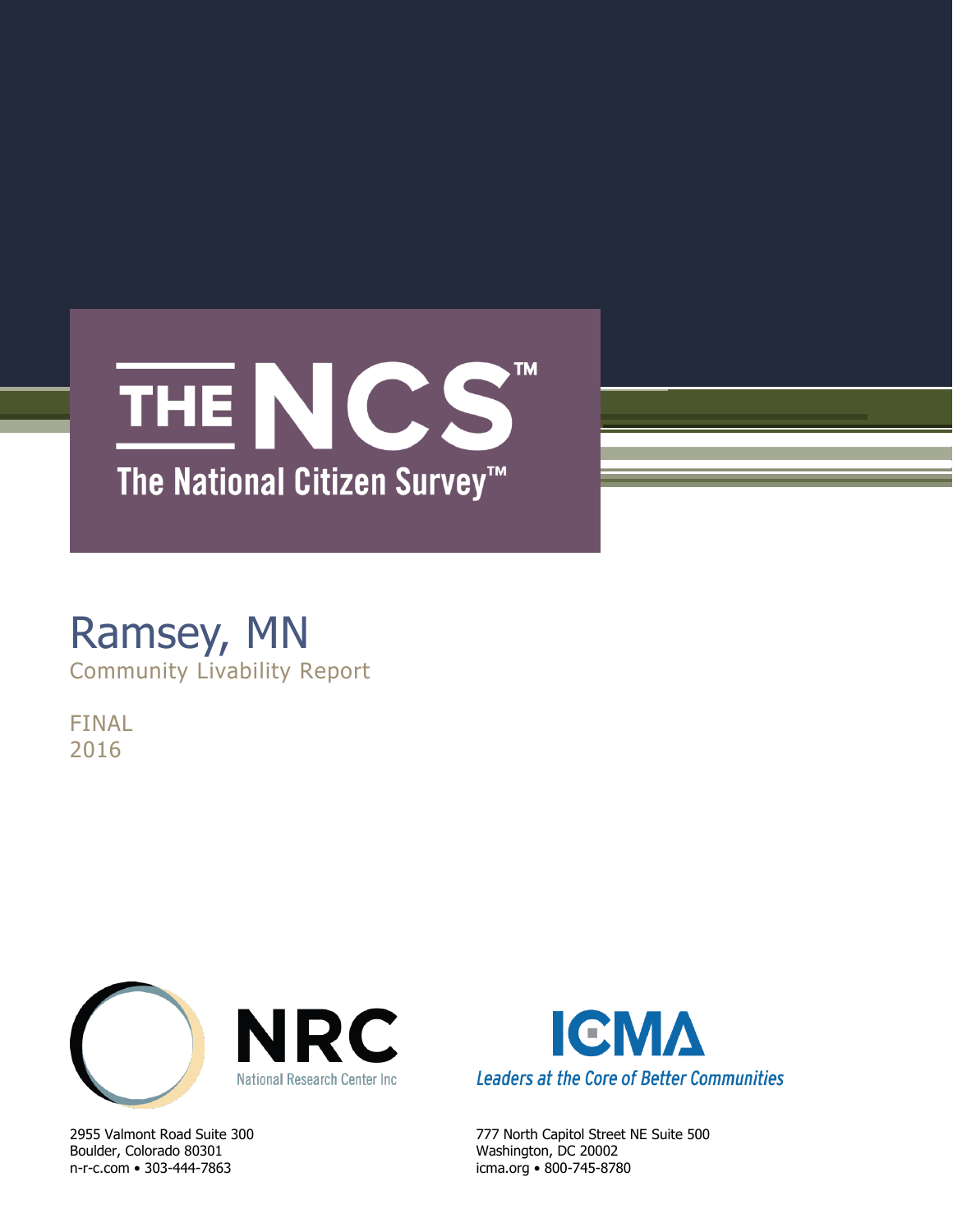# **Contents**

The National Citizen Survey™ © 2001-2016 National Research Center, Inc.

The NCS™ is presented by NRC in collaboration with ICMA.

NRC is a charter member of the AAPOR Transparency Initiative, providing clear disclosure of our sound and ethical survey research practices.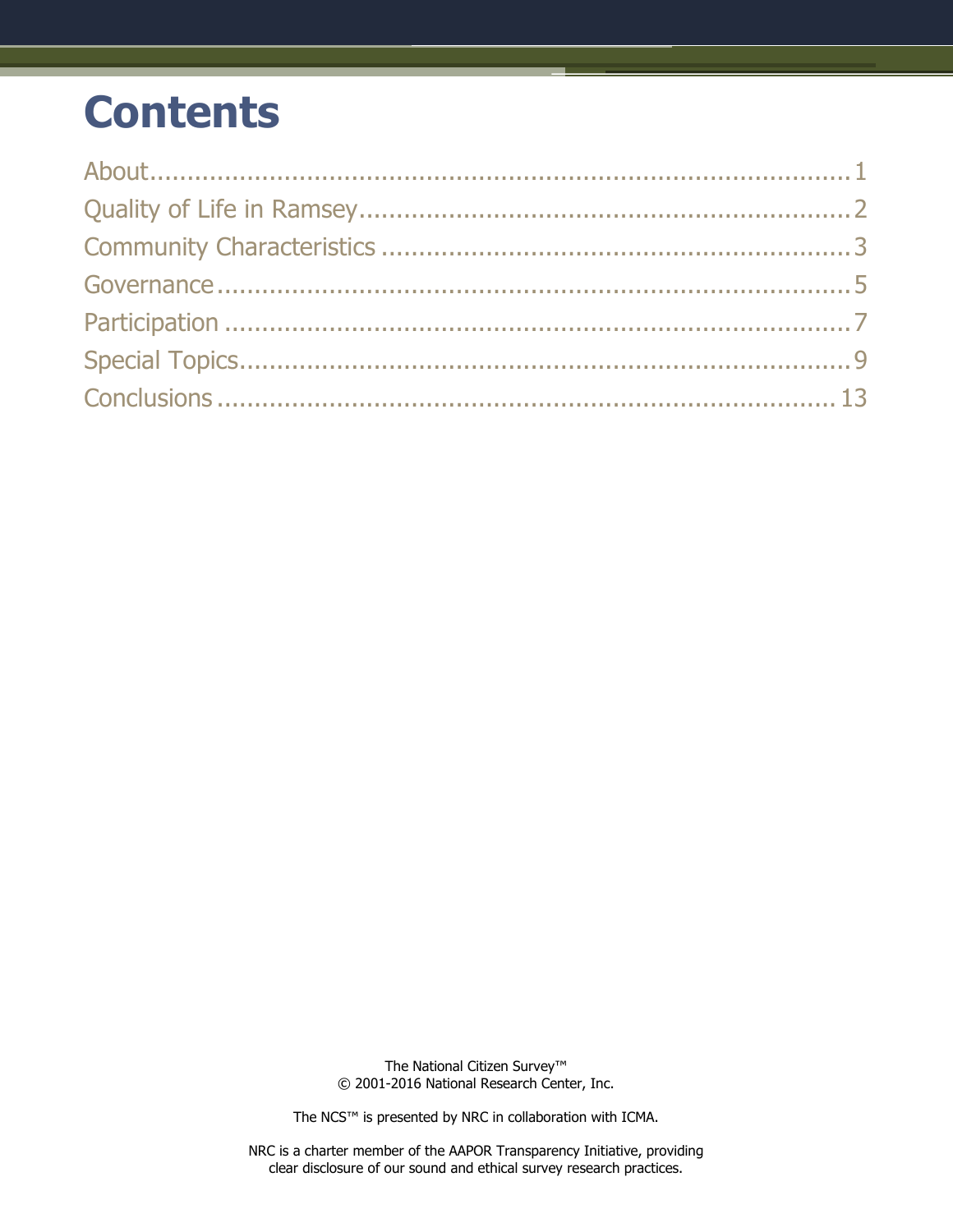# <span id="page-2-0"></span>**About**

The National Citizen Survey™ (The NCS) report is about the "livability" of Ramsey. The phrase "livable community" is used here to evoke a place that is not simply habitable, but that is desirable. It is not only where people do live, but where they want to live.

Great communities are partnerships of the government, private sector, community-based organizations and residents, all geographically connected. The NCS captures residents' opinions within the three pillars of a community (Community Characteristics, Governance and Participation) across eight central facets of community (Safety, Mobility, Natural Environment, Built Environment, Economy, Recreation and Wellness, Education and Enrichment and Community Engagement).

The Community Livability Report provides the opinions of a representative sample of 462 residents of the City of Ramsey. The margin of error around any reported percentage is 5% for the entire sample. The full description of methods used to garner these opinions can be found in the *Technical Appendices* provided under separate cover.

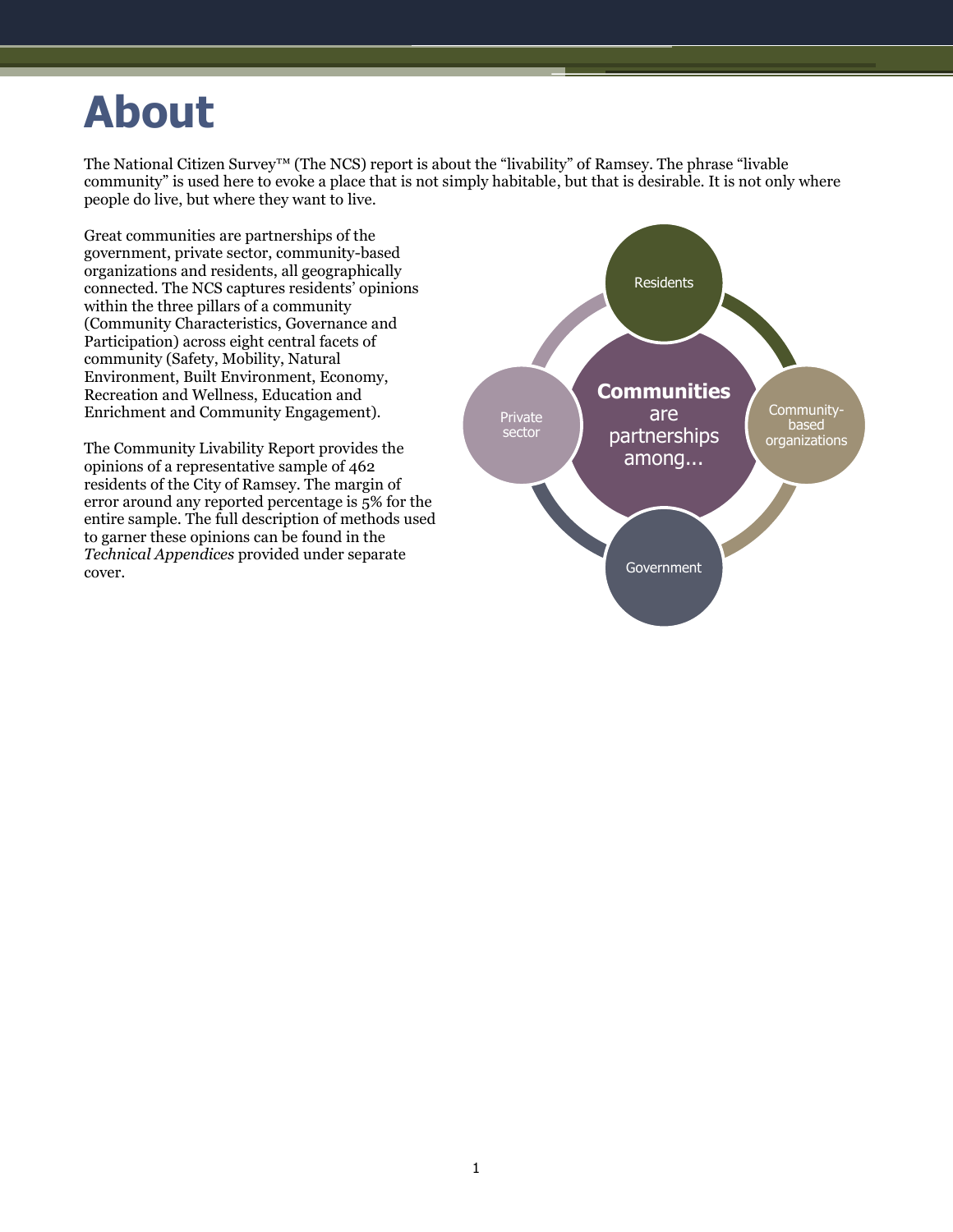# <span id="page-3-0"></span>**Quality of Life in Ramsey**

Most residents rated the quality of life in Ramsey as excellent or good. These ratings were similar to the national benchmark (see Appendix B of the *Technical Appendices* provided under separate cover).

Shown below are the eight facets of community. The color of each community facet summarizes how residents rated it across the three sections of the survey that represent the pillars of a community – Community Characteristics, Governance and Participation. When most ratings across the three pillars were higher than the benchmark, the color for that facet is the darkest shade; when most ratings were lower than the benchmark, the color is the lightest shade. A mix of ratings (higher and lower than the benchmark) results in a color between the extremes.





In addition to a summary of ratings, the image below includes one or more stars to indicate which community facets were the most important focus areas for the community. Residents identified Safety and Economy as priorities for the Ramsey community in the coming two years. Ramsey residents gave favorable ratings to both of these facets of community. Ratings for Mobility, Natural Environment, Built Environment, Recreation and Wellness, Education and Enrichment and Community Engagement were positive and similar to other communities. This overview of the key aspects of community quality provides a quick summary of where residents see exceptionally strong performance and where performance offers the greatest opportunity for improvement. Linking quality to importance offers community members and leaders a view into the characteristics of the community that matter most and that seem to be working best.

Details that support these findings are contained in the remainder of this Livability Report, starting with the ratings for Community Characteristics, Governance and Participation and ending with results for Ramsey's unique questions.

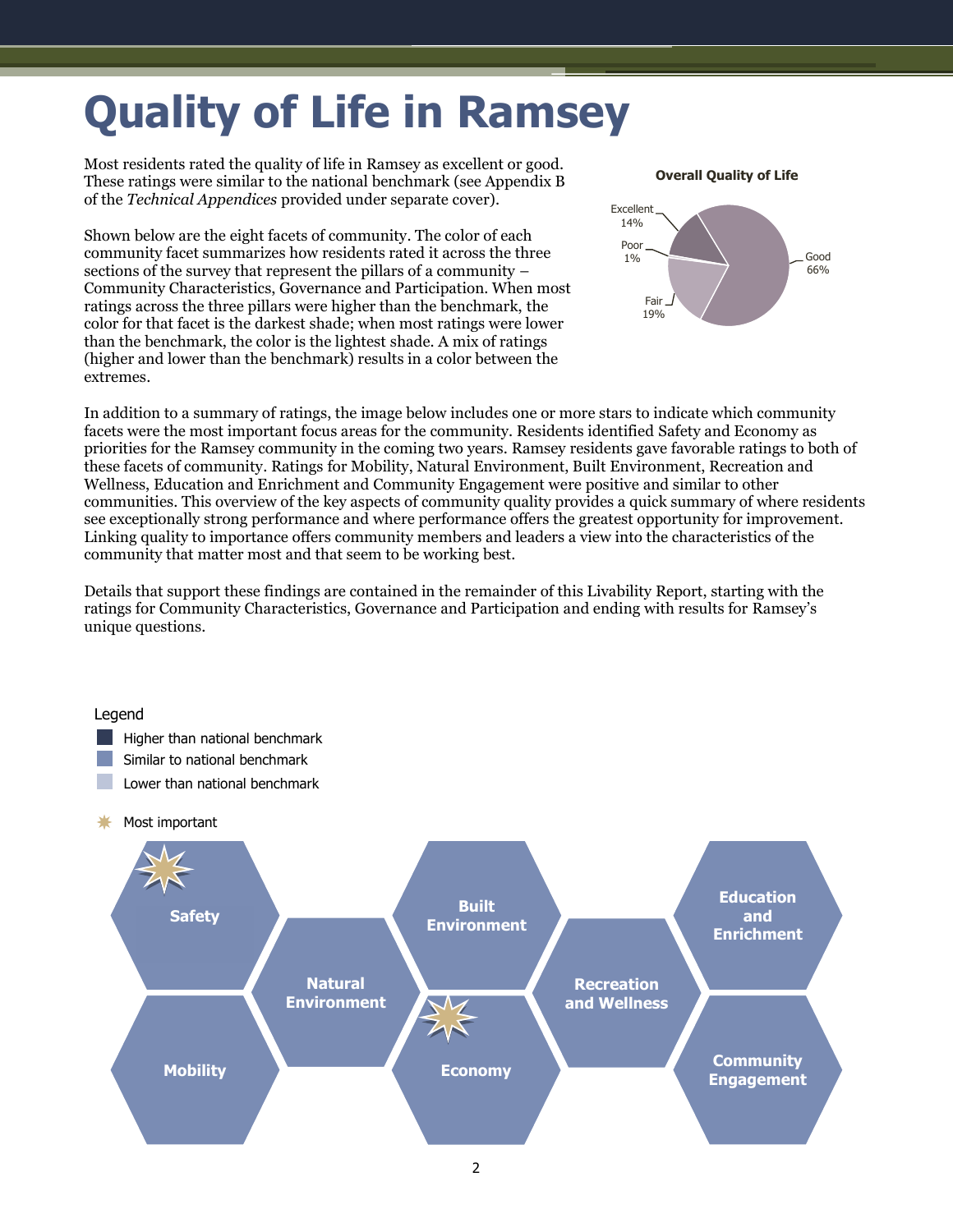# <span id="page-4-0"></span>**Community Characteristics**

## What makes a community livable, attractive and a place where people want to be?

Overall quality of community life represents the natural ambience, services and amenities that make for an attractive community. How residents rate their overall quality of life is an indicator of the overall health of a community. In the case of Ramsey, 87% of residents rated the City as an excellent or good place to live. Respondents' ratings of Ramsey as a place to live were similar to ratings in other communities across the nation.

In addition to rating the City as a place to live, respondents rated several aspects of community quality including Ramsey as a place to raise children and to retire, their neighborhood as a place to live, the overall image or reputation of Ramsey and its overall appearance. Roughly 8 in 10 residents gave excellent or good ratings to their neighborhoods and Ramsey as a place to raise children which were similar to the national benchmark. Around three-quarters of residents gave favorable ratings to Ramsey's overall appearance which also was similar to the national benchmark, while about half or less of residents positively rated Ramsey as a place to retire and the overall image which was lower than what was seen in comparison communities.

Delving deeper into Community Characteristics, survey respondents rated over 30 features of the community within the eight facets of Community Livability. Overall, results were similar to other communities and most aspects had positive ratings from a majority of respondents. Around 9 in 10 residents reported feeling safe in their neighborhoods and in the downtown/commercial areas of Ramsey, ratings that were similar to the benchmark. Between half and two-thirds of residents positively rated aspects of Mobility and all of these ratings were similar to jurisdictions across the nation. Within Natural Environment, around 8 in 10 residents rated the overall natural environment and cleanliness of the City positively, which was similar to comparison communities. Within the facet of Built Environment around two-thirds of residents positively rated the availability of affordable quality housing and this rating was higher than the national benchmark. Aspects of Economy, such as the overall



economic health, Ramsey as a place to work and the cost of living received positive ratings from about half of residents. However, Ramsey's vibrant downtown/commercial area, businesses and services, shopping opportunities and Ramsey as a place to visit received less favorable ratings that fell below the benchmark. Of the remaining facets, all aspects received positive ratings that were similar to communities elsewhere with the exception of opportunities to attend cultural, arts and musical activities and to volunteer, which were rated positively by around 4 in 10 residents and were lower than ratings seen in national comparisons.

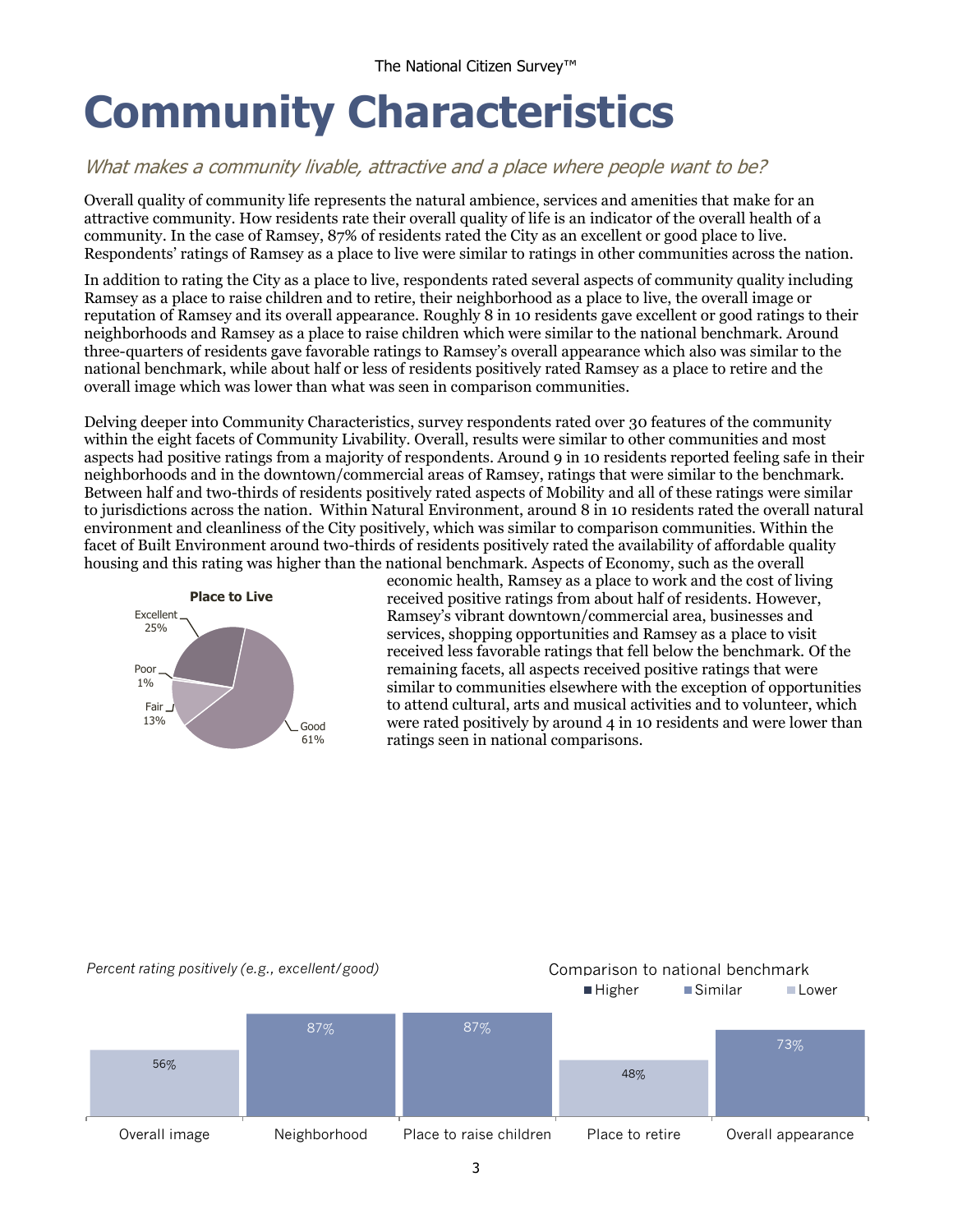# The National Citizen Survey™

# Figure 1: Aspects of Community Characteristics

| Percent rating positively                                                                            | <b>SAFETY</b>                                     |                  |     |     |        |     |
|------------------------------------------------------------------------------------------------------|---------------------------------------------------|------------------|-----|-----|--------|-----|
| (e.g., excellent/good,<br>very/somewhat safe)                                                        | Overall feeling of safety                         |                  |     |     |        | 90% |
|                                                                                                      | Safe in neighborhood                              |                  |     |     |        | 98% |
|                                                                                                      | Safe downtown/commercial area                     |                  |     |     |        | 96% |
| Comparison to national                                                                               | <b>MOBILITY</b>                                   |                  |     |     |        |     |
| benchmark                                                                                            | Overall ease of travel                            |                  |     |     | 69%    |     |
| <b>Higher</b>                                                                                        | Paths and walking trails                          |                  |     |     | 68%    |     |
|                                                                                                      | Ease of walking                                   |                  |     |     | 66%    |     |
| <b>Similar</b>                                                                                       | Travel by bicycle                                 |                  |     |     | 60%    |     |
| Lower                                                                                                | Travel by car                                     |                  |     |     | 67%    |     |
|                                                                                                      | <b>Traffic flow</b>                               |                  |     | 56% |        |     |
|                                                                                                      | NATURAL ENVIRONMENT                               |                  |     |     |        |     |
|                                                                                                      | Overall natural environment                       |                  |     |     | 81%    |     |
|                                                                                                      | Cleanliness                                       |                  |     |     | $80\%$ |     |
|                                                                                                      | <b>BUILT ENVIRONMENT</b>                          |                  |     |     |        |     |
|                                                                                                      | Overall built environment                         |                  |     | 56% |        |     |
|                                                                                                      | New development in Ramsey                         |                  |     | 47% |        |     |
|                                                                                                      | Affordable quality housing                        |                  |     |     | 67%    |     |
|                                                                                                      | Housing options                                   |                  |     |     | 73%    |     |
|                                                                                                      | Public places                                     |                  |     | 56% |        |     |
|                                                                                                      | <b>ECONOMY</b>                                    |                  |     |     |        |     |
|                                                                                                      | Overall economic health                           |                  |     | 51% |        |     |
|                                                                                                      | Vibrant downtown/commercial area                  | 20%              |     |     |        |     |
|                                                                                                      | Business and services                             |                  |     | 43% |        |     |
|                                                                                                      | Cost of living                                    |                  |     | 49% |        |     |
|                                                                                                      | Shopping opportunities                            | 20%              |     |     |        |     |
|                                                                                                      | Employment opportunities                          | $\frac{1}{24\%}$ |     |     |        |     |
|                                                                                                      | Place to visit                                    |                  | 35% |     |        |     |
|                                                                                                      | Place to work                                     |                  |     | 49% |        |     |
|                                                                                                      | RECREATION AND WELLNESS                           |                  |     |     |        |     |
|                                                                                                      | Health and wellness                               |                  |     |     | 63%    |     |
|                                                                                                      | Recreational opportunities                        |                  |     | 50% |        |     |
|                                                                                                      | Fitness opportunities                             |                  |     | 55% |        |     |
| EDUCATION AND ENRICHMENT<br>Education and enrichment opportunities<br>Cultural/arts/music activities |                                                   |                  |     | 52% |        |     |
|                                                                                                      |                                                   |                  | 37% |     |        |     |
|                                                                                                      | Adult education                                   |                  |     | 46% |        |     |
|                                                                                                      | K-12 education                                    |                  |     |     | 72%    |     |
|                                                                                                      |                                                   |                  | 56% |     |        |     |
|                                                                                                      | Child care/preschool<br>COMMUNITY ENGAGEMENT      |                  |     |     |        |     |
|                                                                                                      | Opportunities to participate in community matters |                  |     | 47% |        |     |
|                                                                                                      | Opportunities to volunteer                        |                  |     | 46% |        |     |
|                                                                                                      |                                                   |                  |     |     |        |     |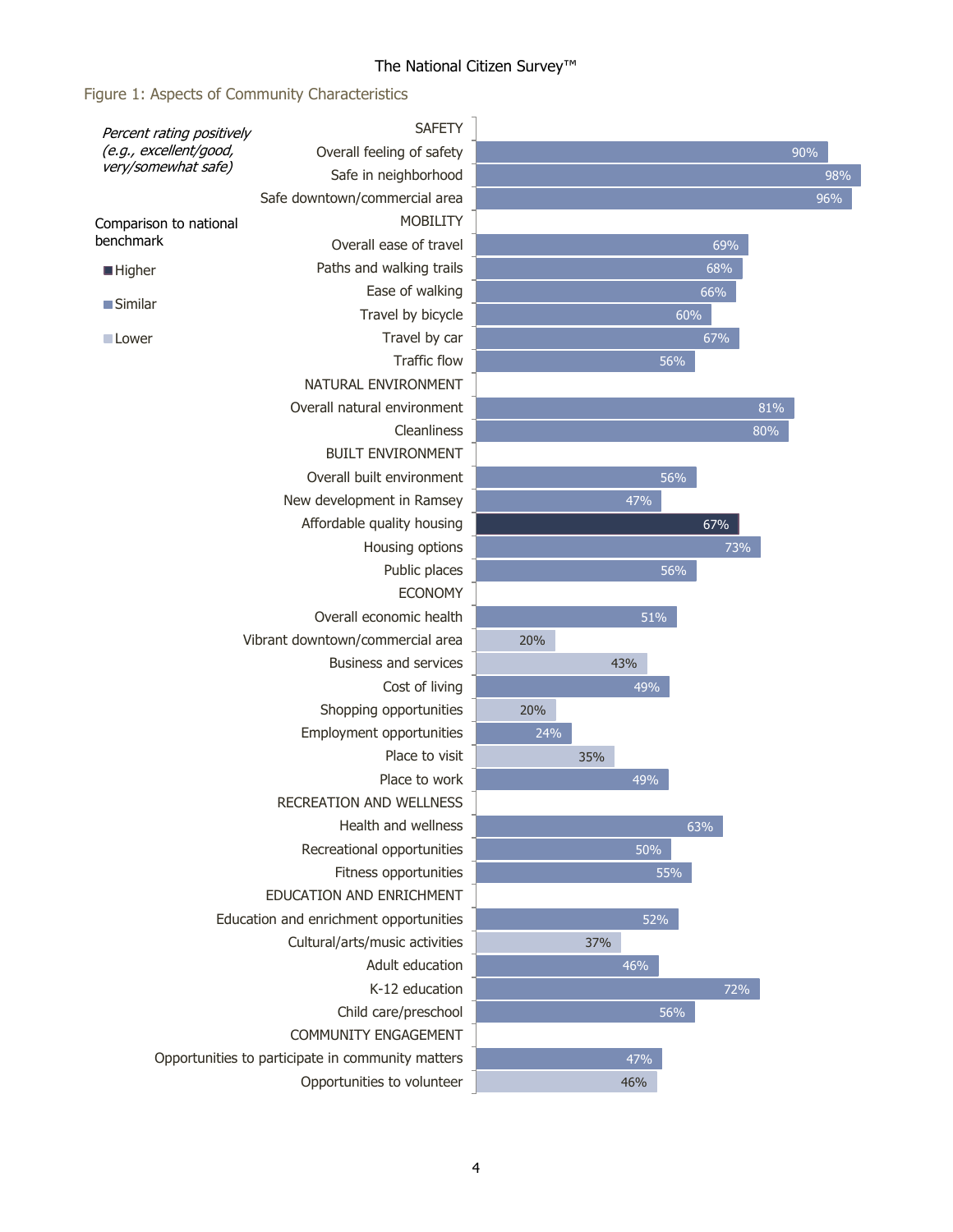# <span id="page-6-0"></span>**Governance**

### How well does the government of Ramsey meet the needs and expectations of its residents?

The overall quality of the services provided by Ramsey as well as the manner in which these services are provided are a key component of how residents rate their quality of life. The overall quality of services provided by the City of Ramsey received excellent or good ratings by about three-quarters of residents, while the Federal Government received positive ratings by about one-third of respondents. Both of these ratings were similar to the national benchmark.

Survey respondents also rated various aspects of Ramsey's leadership and governance. Around 8 in 10 residents gave favorable ratings to the overall customer service provided by Ramsey employees. About half of residents favorably rated the remaining aspects of government performance including: the value of services for taxes paid, the overall direction of the City, welcoming citizen involvement, confidence in City government, acting in the best interest of Ramsey, being honest, and treating all residents fairly. These ratings were all on par with other communities across the nation.

Respondents evaluated over 20 individual services and amenities available in Ramsey. Among the highest rated services were police and fire with about 9 in 10 residents giving high marks to each of these aspects. Around 8 in 10 residents gave a positive rating to crime prevention, fire prevention, sewer services and City parks. All of the aforementioned services were similar to the national benchmark. The remaining services also received ratings similar to the national benchmark, with the exception of recreation centers which were rated positively by about half of residents and lower than in comparison communities.



#### **Overall Quality of City Services**

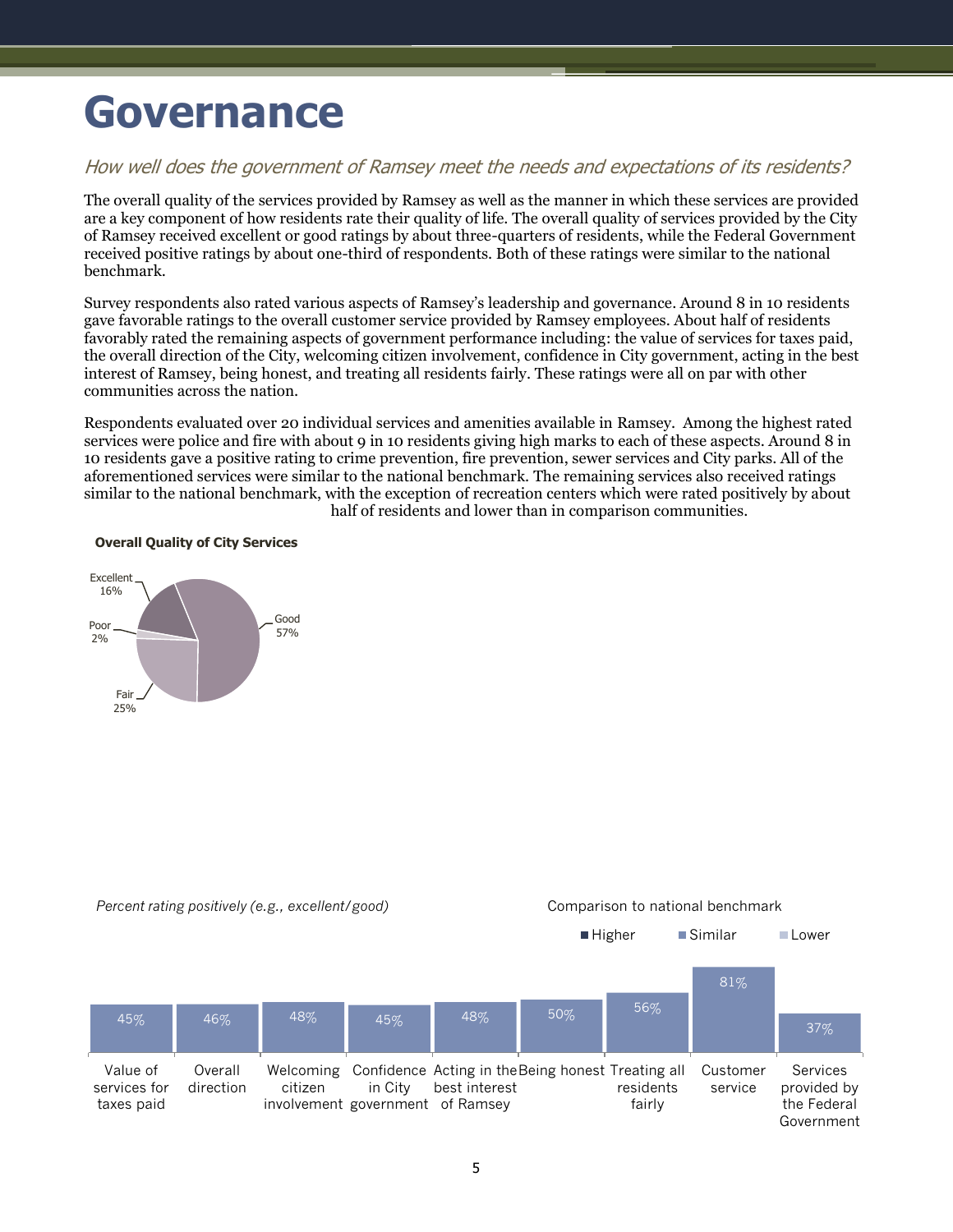#### Figure 2: Aspects of Governance

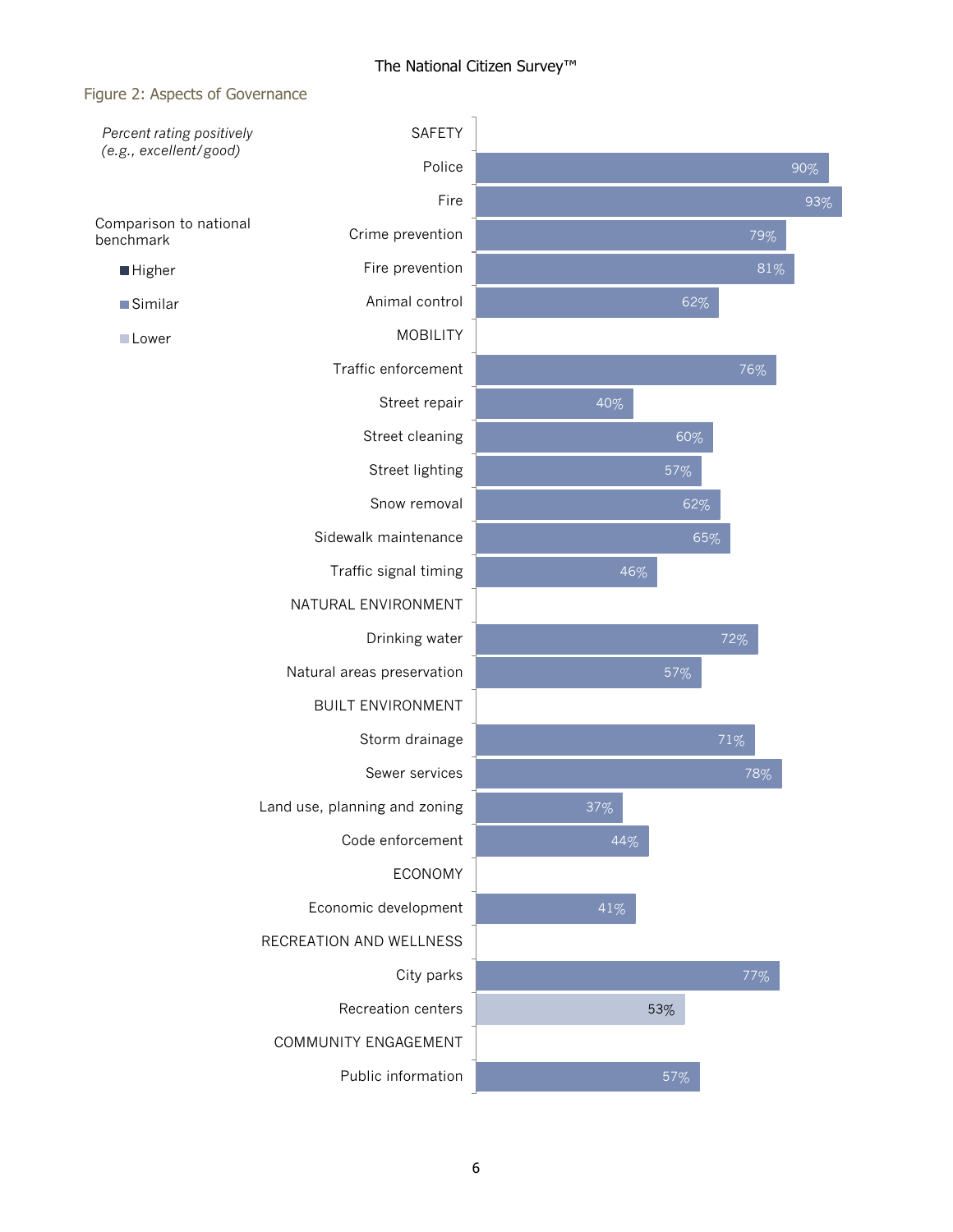# <span id="page-8-0"></span>**Participation**

### Are the residents of Ramsey connected to the community and each other?

An engaged community harnesses its most valuable resource, its residents. The connections and trust among residents, government, businesses and other organizations help to create a sense of community; a shared sense of membership, belonging and history. Around half of residents gave a positive rating to the overall sense of community in Ramsey and this level was similar to what was seen in benchmark communities.

More than four in five residents reported that they would recommend Ramsey to others and that they would remain in Ramsey for the next five years. About 4 in 10 residents reported that they had contacted a City employee in the last 12 months. All of these ratings were similar to the national benchmark.

The survey included over 15 activities and behaviors for which respondents indicated how often they participated in or performed each, if at all. Levels of Participation tended to be mixed across the different facets, but overall reported levels were similar to those in benchmark communities. Within the facet of Safety more than 8 in 10 residents reported that they had not been the victim of crime or reported a crime in the 12 months prior to the survey. Most residents reported that they recycled at home and indicated that they were not under housing cost stress, both of which were higher than levels reported in comparison communities. Meanwhile, around 2 in 10 respondents indicated that they worked in Ramsey, a rate of participation lower than those observed elsewhere. Within the facet of Recreation and Wellness, about three-quarters or more reported that they had visited a City park or stated that they were in excellent or good health. Around 4 in 10 residents stated they had attended a City-



sponsored event, a lower rate of participation than those in benchmark communities. Within the facet of Community Engagement, residents reported that they had contacted Ramsey elected officials, watched a local public meeting and voted in local elections at levels that were similar to the national benchmark. However, fewer respondents indicated that they had campaigned for an issue, cause or candidate, volunteered or attended a local public meeting than residents in comparison communities.

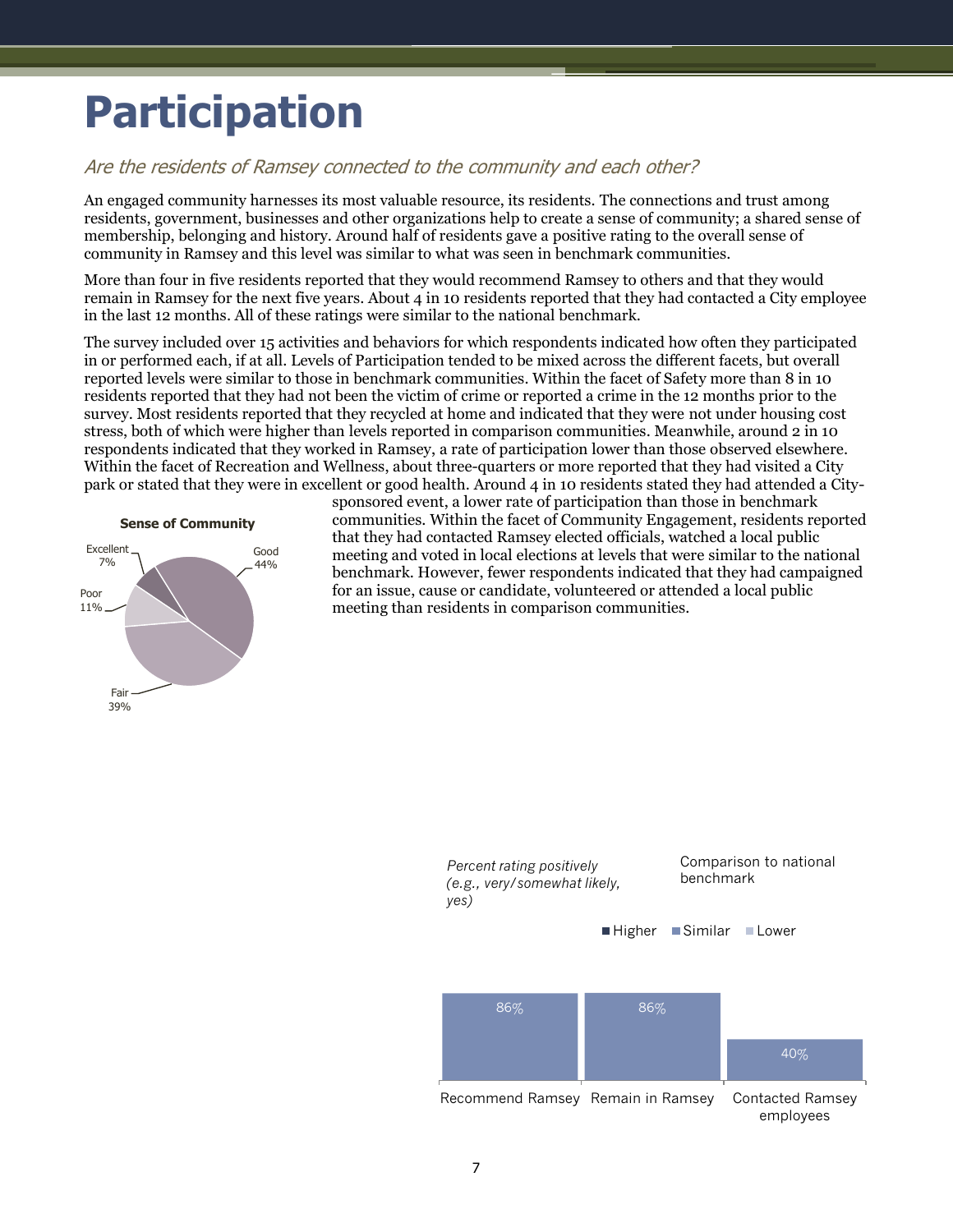### Figure 3: Aspects of Participation

| Percent rating positively<br>(e.g., yes, more than |  |                                               |                                  | <b>SAFETY</b>   |     |     |     |     |     |     |
|----------------------------------------------------|--|-----------------------------------------------|----------------------------------|-----------------|-----|-----|-----|-----|-----|-----|
| once a month,<br>always/sometimes)                 |  |                                               | Did NOT report a crime           |                 |     |     |     |     |     | 85% |
| Comparison to national                             |  |                                               | Was NOT the victim of a crime    |                 |     |     |     |     |     | 92% |
| benchmark                                          |  |                                               |                                  | <b>MOBILITY</b> |     |     |     |     |     |     |
| <b>Higher</b>                                      |  | Used public transportation instead of driving |                                  |                 |     | 35% |     |     |     |     |
| ■Similar<br>Lower                                  |  | Walked or biked instead of driving            |                                  |                 |     |     |     | 65% |     |     |
|                                                    |  |                                               | NATURAL ENVIRONMENT              |                 |     |     |     |     |     |     |
|                                                    |  |                                               | Recycled at home                 |                 |     |     |     |     |     | 96% |
|                                                    |  |                                               | <b>BUILT ENVIRONMENT</b>         |                 |     |     |     |     |     |     |
|                                                    |  |                                               | NOT under housing cost stress    |                 |     |     |     |     | 80% |     |
|                                                    |  |                                               |                                  | <b>ECONOMY</b>  |     |     |     |     |     |     |
|                                                    |  | Purchased goods or services in Ramsey         |                                  |                 |     |     |     |     |     | 90% |
|                                                    |  | Economy will have positive impact on income   |                                  |                 |     | 29% |     |     |     |     |
|                                                    |  |                                               | Work in Ramsey                   |                 |     | 24% |     |     |     |     |
|                                                    |  |                                               | RECREATION AND WELLNESS          |                 |     |     |     |     |     |     |
|                                                    |  |                                               | Visited a City park              |                 |     |     |     |     |     | 88% |
|                                                    |  |                                               | In very good to excellent health |                 |     |     |     |     | 74% |     |
|                                                    |  |                                               | EDUCATION AND ENRICHMENT         |                 |     |     |     |     |     |     |
|                                                    |  |                                               | Attended a City-sponsored event  |                 |     |     | 42% |     |     |     |
|                                                    |  |                                               | COMMUNITY ENGAGEMENT             |                 |     |     |     |     |     |     |
|                                                    |  | Campaigned for an issue, cause or candidate   |                                  |                 | 6%  |     |     |     |     |     |
|                                                    |  | Contacted Ramsey elected officials            |                                  |                 | 10% |     |     |     |     |     |
|                                                    |  |                                               |                                  | Volunteered     | 17% |     |     |     |     |     |
|                                                    |  |                                               | Attended a local public meeting  |                 | 11% |     |     |     |     |     |
|                                                    |  |                                               | Watched a local public meeting   |                 | 21% |     |     |     |     |     |
|                                                    |  |                                               | Voted in local elections         |                 |     |     |     |     | 79% |     |
|                                                    |  |                                               |                                  |                 |     |     |     |     |     |     |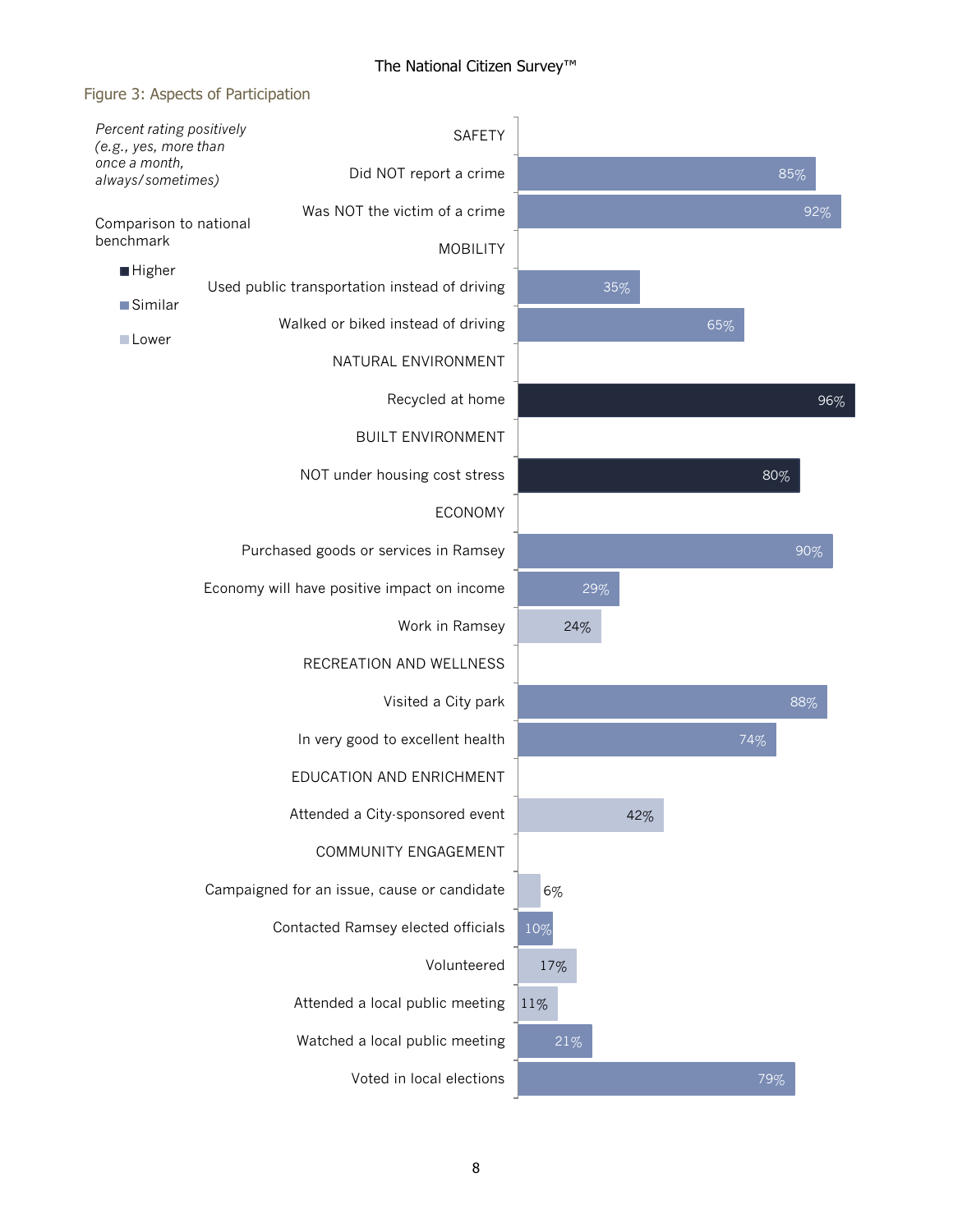# <span id="page-10-0"></span>**Special Topics**

The City of Ramsey included eight questions of special interest on The NCS. The first question asked residents for their opinions about their feelings of safety at night. Most residents (84%) reported that they felt somewhat or very safe at night in Ramsey's downtown/commercial areas and in their neighborhoods. Around 9 in 10 residents reported that they felt somewhat or very safe in their neighborhoods after dark.

Figure 4: Safety after Dark Please rate how safe or unsafe you feel:



Residents rated the quality of the overall condition of City maintained streets and the quality of trail maintenance. A majority of residents gave favorable ratings to the overall condition of streets and nearly three-quarters rated the quality of trail maintenance as excellent or good.

Figure 5: Overall Condition of Streets Please rate each of the following characteristics as they relate to Ramsey as a whole: Overall condition of City maintained streets

Figure 5: Trail Maintenance Please rate the quality of each of the following services in Ramsey: Trail maintenance



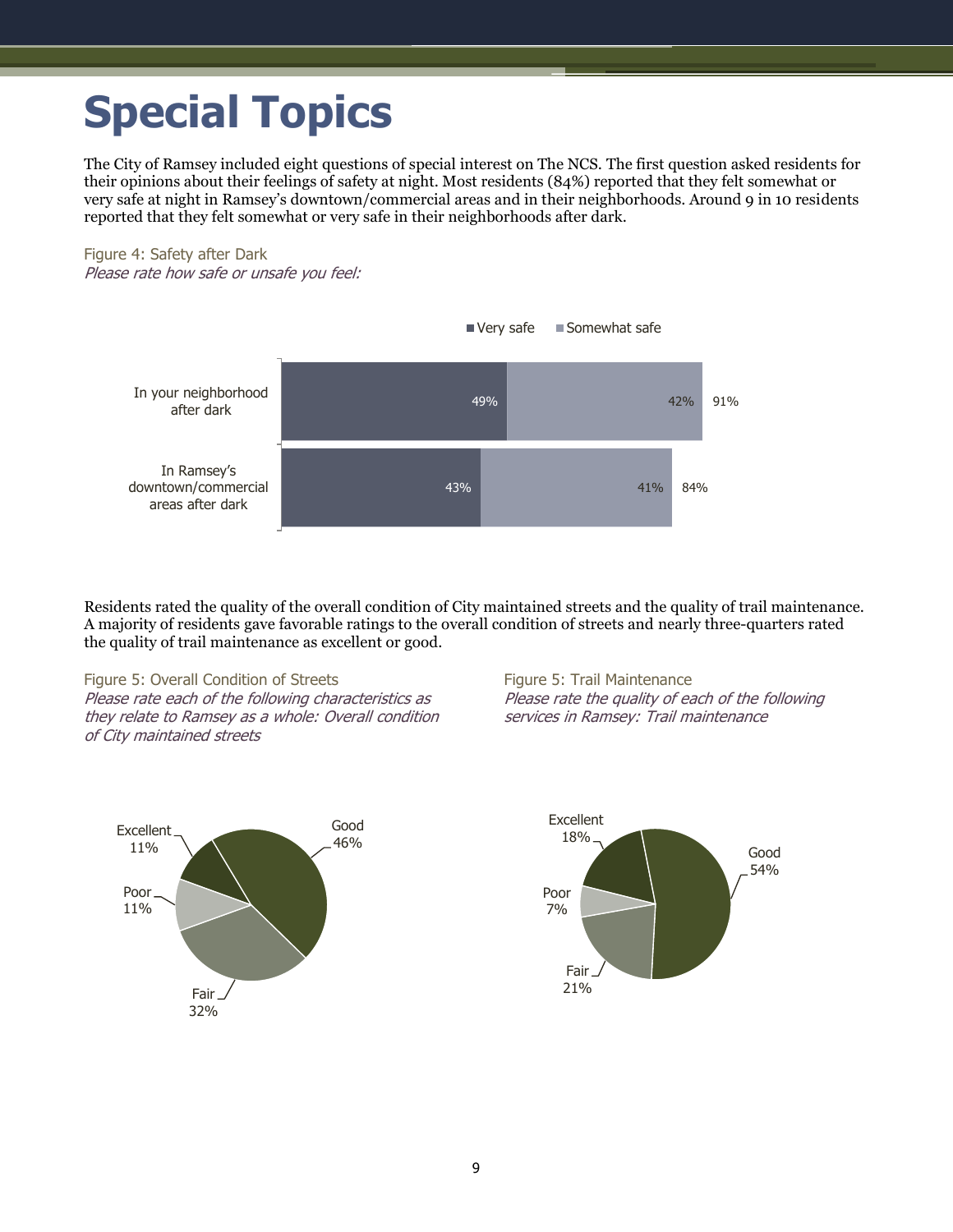#### The National Citizen Survey™

The next special interest question asked residents to rate the development and success of a strategic action plan in Ramsey. Less than half of residents rated the City's strategic planning as excellent or good and more than onethird rated it as fair.

Figure 7: Strategic Plan Development

Please rate the following categories of Ramsey government performance: Development and success of a strategic action plan



Residents reported using a variety of sources for information about the City. A vast majority (89%) said that they had used the City newsletter (Ramsey Resident) as a major or moderate source of information. Almost half used the City website and around 4 in 10 relied on word-of-mouth or the local newspaper. The least cited sources of information included cable television, public meetings and information received from City employees.

Figure 8: Source of Information about the City

To what extent are each of the following a source of information for you about Ramsey city government and its activities?



Major source Moderate source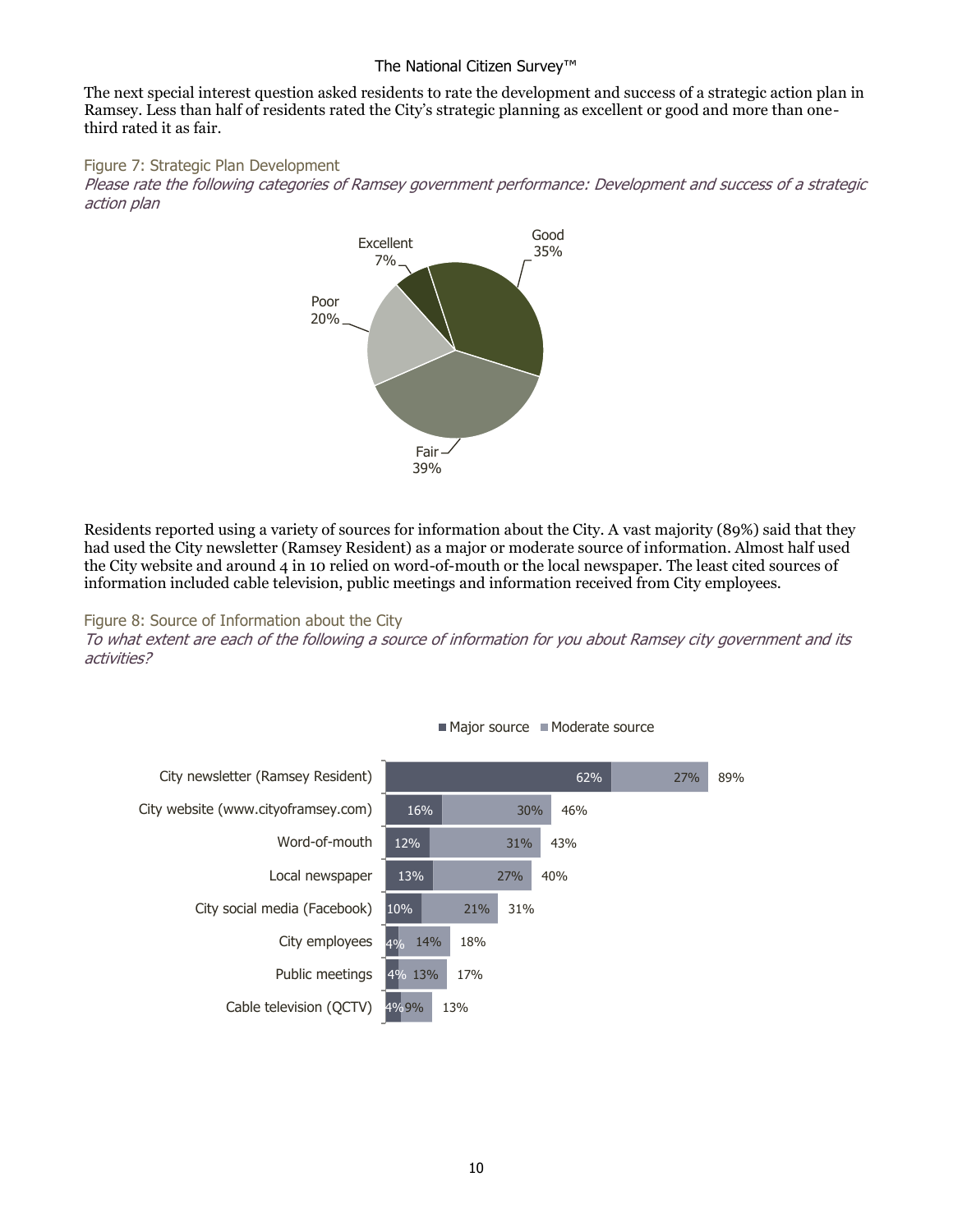The next special interest question asked residents about the quality of various community events. A majority of residents rated each of the listed community events favorably. The most positively rated events were the Kids Safety Camp (89% excellent or good) and at least 8 in 10 residents rated The Draw Music in the Park Series, Happy Days Festival, Pet Clinics and Spring/Fall recycling events as excellent or good.

# Figure 9: Community Events

Please rate the quality of each event listed below:



The following special interest question asked respondents to indicate the quality of the City's response time for various services. Around 7 in 10 residents rated the response time for both building permits and to nuisance violations as excellent or good.

Figure 10: City's Response Time Please rate the quality of the following:

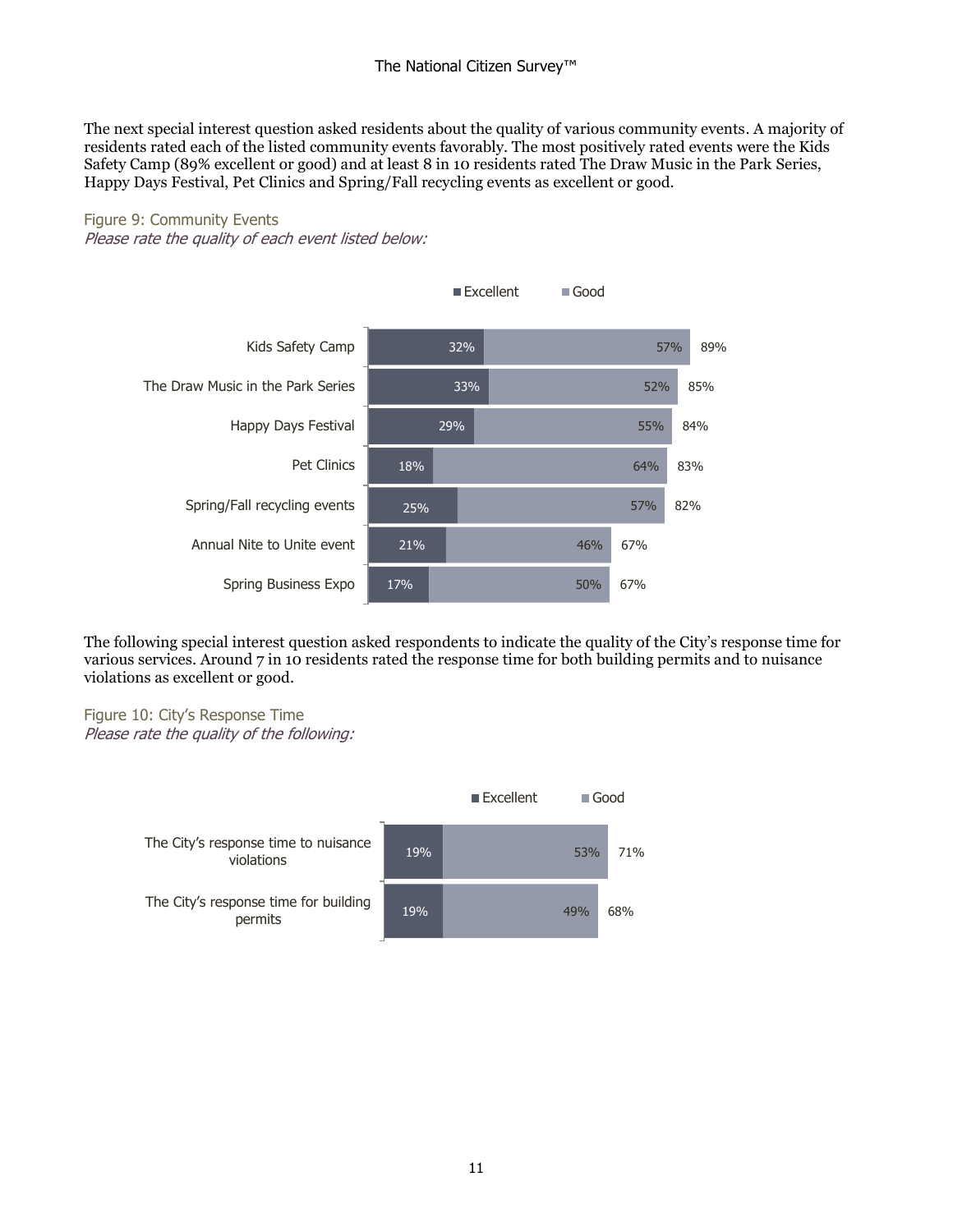#### The National Citizen Survey™

The final special interest question asked survey participants to indicate their level of support for various funding sources to maintain City streets in Ramsey. The current method received the most support from residents, with approximately three-quarters of residents saying they at least somewhat supported the measure. The least supported funding source by about a quarter of residents was the electric and/or gas utility fee increase.

#### Figure 11: Street Reconstruction

The City employs a long-term maintenance program to cost-effectively maintain all 175-plus miles of City streets. Currently, street reconstruction projects are funded 25% by special assessments levied against benefitting properties, and 75% by street reconstruction bonds, which are paid back using general property taxes. The City periodically evaluates funding sources for this on-going program. Please indicate the extent to which you would support or oppose the following funding sources:

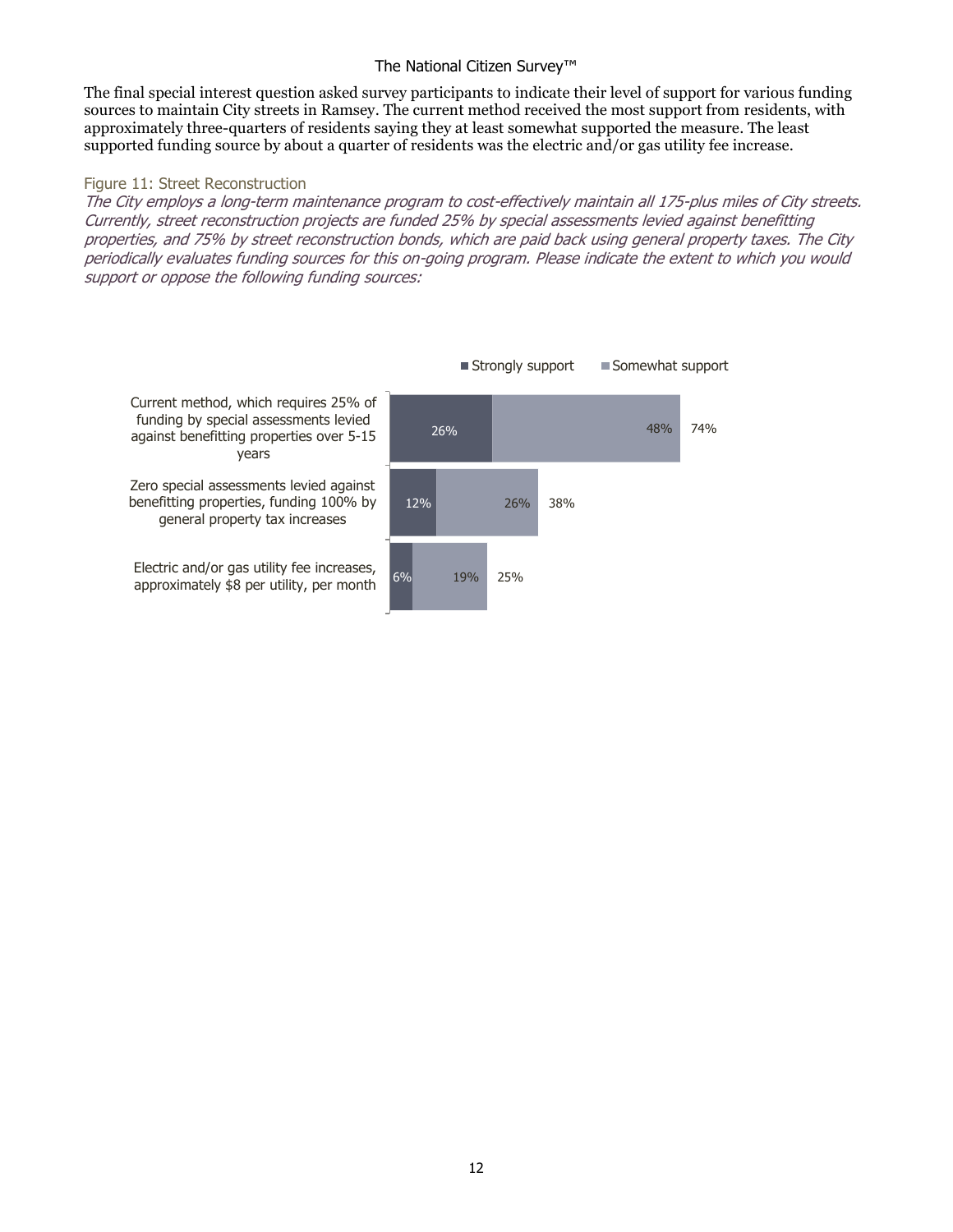# <span id="page-14-0"></span>**Conclusions**

### **Ramsey residents continue to enjoy a high quality of life.**

Most of residents gave positive ratings for the overall quality of life and Ramsey as a place to live. About 8 in 10 respondents positively rated their neighborhoods and Ramsey as a place to raise children. Additionally, most residents reported that they plan on remaining in the City for the next five years and said they would recommend Ramsey to someone who asks. These ratings are similar to or higher than ratings from the City's 2014 iteration of the survey, which suggests that residents continue enjoy living in Ramsey.

#### **Economy is important to residents and may be an area for improvement.**

Residents indicated that Economy is an important facet for Ramsey to focus on in the coming years. The ratings for overall economic health were similar to the national comparison with about half of residents giving it a positive rating. However, ratings for a vibrant downtown/commercial area, business and services, shopping opportunities, Ramsey as a place to visit and residents reporting that they worked in Ramsey were lower than other communities in the nation. Compared to 2014, nearly all Economy ratings remained stable; however, the ratings for Ramsey as a place to work increased from 2014 to 2016.

### **Safety is valued by residents and is a positive feature of the community.**

Survey respondents indicated that Safety is an important facet and a priority for the City. At least 9 in 10 residents reported having an overall high sense of safety, feeling safe in their neighborhoods as well as in the downtown/commercial areas of Ramsey. Residents positively rated safety services, particularly police and fire services, and a vast majority felt that crime and fire prevention services were excellent or good. About 8 in 10 residents or more were NOT the victim of a crime or did NOT report a crime.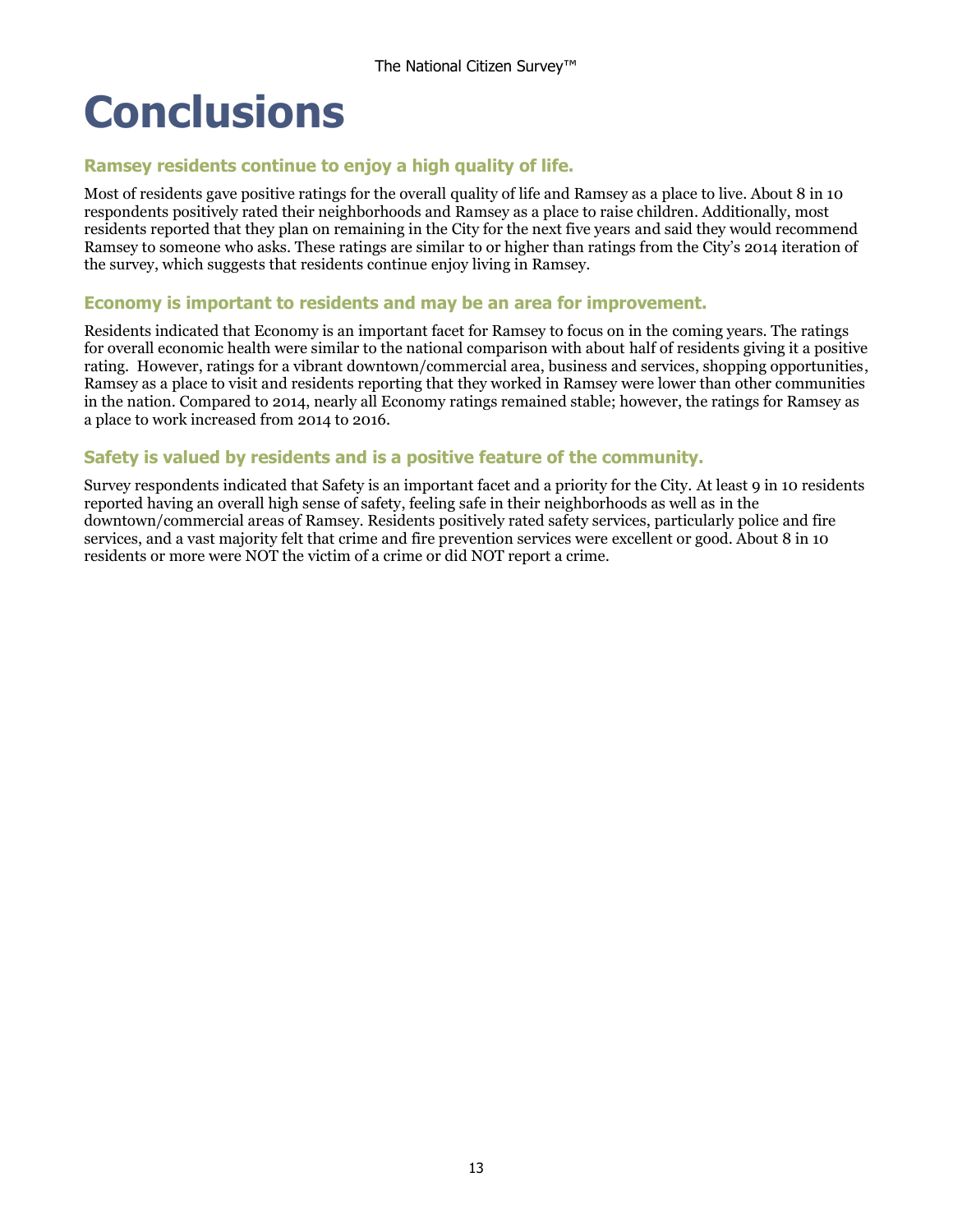

# Ramsey, MN Trends over Time

DRAFT 2016



Boulder, Colorado 80301 Washington, DC 20002 n-r-c.com • 303-444-7863 icma.org • 800-745-8780



2955 Valmont Road Suite 300 777 North Capitol Street NE Suite 500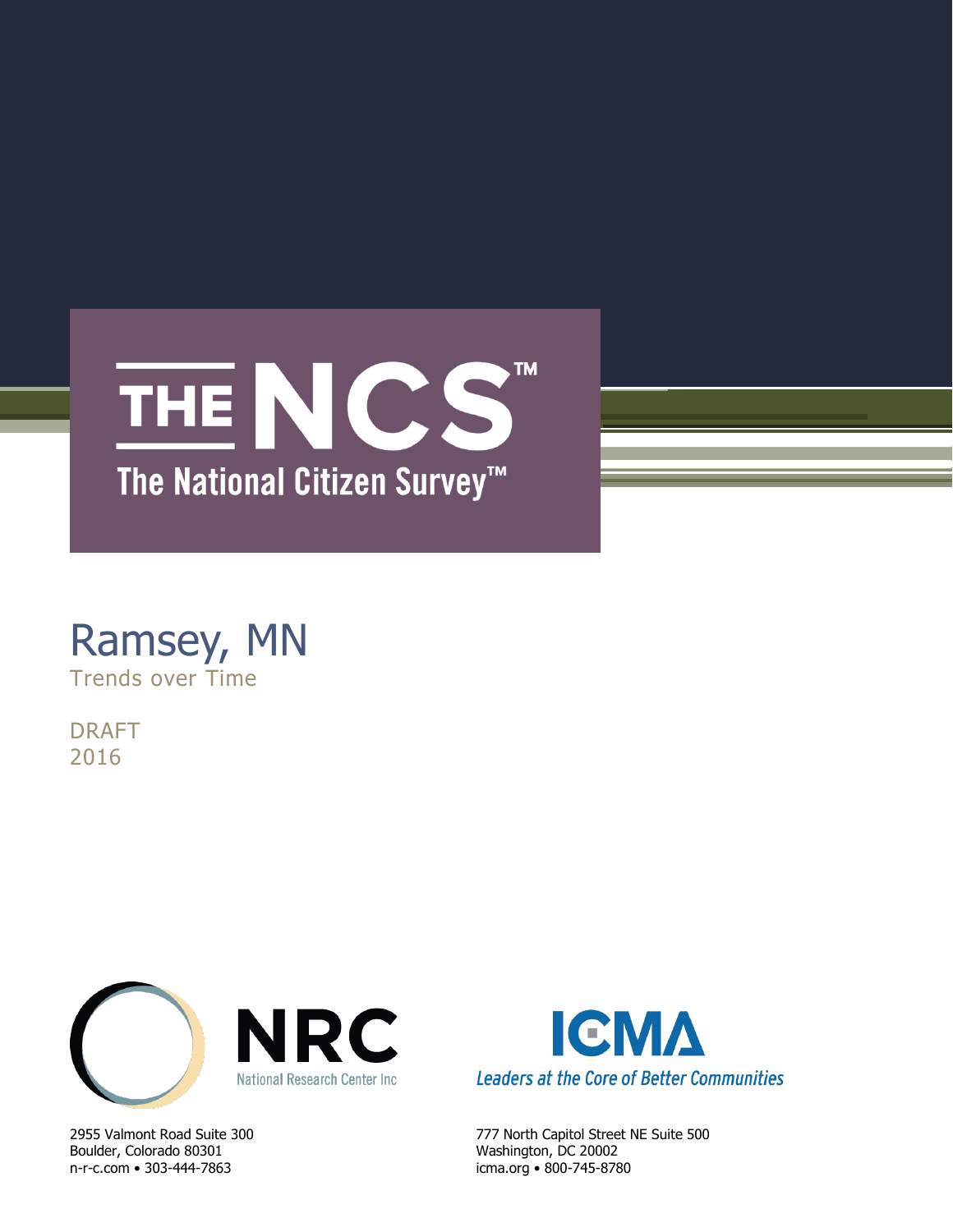# **Summary**

The National Citizen Survey™ (The NCS™) is a collaborative effort between National Research Center, Inc. (NRC) and the International City/County Management Association (ICMA). The survey and its administration are standardized to assure high quality research methods and directly comparable results across The NCS communities. The NCS captures residents' opinions within the three pillars of a community (Community Characteristics, Governance and Participation) across eight central facets of community (Safety, Mobility, Natural Environment, Built Environment, Economy, Recreation and Wellness, Education and Enrichment and Community Engagement). This report discusses trends over time, comparing the 2016 ratings for the City of Ramsey to its previous survey results in 2014. Additional reports and technical appendices are available under separate cover.

Trend data for Ramsey represent important comparison data and should be examined for improvements or declines. Deviations from stable trends over time, especially, represent opportunities for understanding how local policies, programs or public information may have affected residents' opinions.

Meaningful differences between survey years have been noted within the following tables as being "higher" or "lower" if the differences are greater than seven percentage points between the 2014 and 2016 surveys, otherwise the comparison between 2014 and 2016 are noted as being "similar." Additionally, benchmark comparisons for all survey years are presented for reference. Changes in the benchmark comparison over time can be impacted by various trends, including varying survey cycles for the individual communities that comprise the benchmarks, regional and national economic or other events, as well as emerging survey methodologies.

Overall, ratings in Ramsey for 2016 generally remained stable. Of the 94 items for which comparisons were available, 84 items were rated similarly in 2014 and 2016, six items showed a decrease in ratings and four showed an increase in ratings. Notable trends over time included the following:

- While most ratings within the pillar of Community Characteristics remained stable from 2014 to 2016, there were several items that trended down. Ratings that decreased included: availability of paths and walking trails, availability of affordable quality child care/preschool, adult educational opportunities and opportunities to volunteer. However, ratings for overall quality of life increased as did Ramsey as place to work.
- Within the pillar of Governance, two changes were noted from 2014 to 2016. Ratings decreased for natural areas preservation, while ratings for traffic enforcement increased between 2014 and 2016.
- Within Participation, fewer residents in Ramsey reported that they had attended a City-sponsored event. However, more residents indicated that they had walked or biked instead of driving.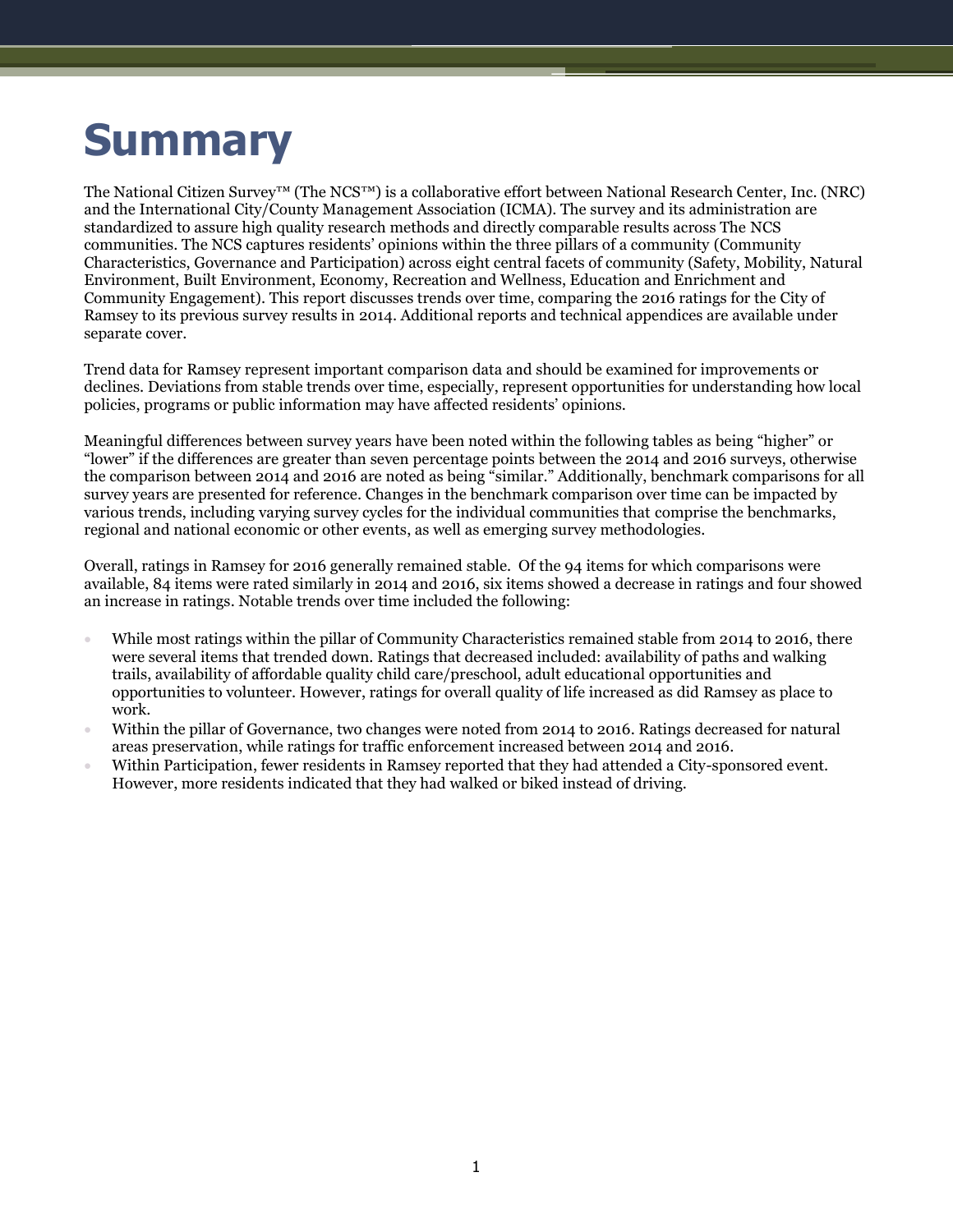# The National Citizen Survey<sup>™</sup>

#### Table 1: Community Characteristics General

|                         | Percent rating positively (e.g., excellent/good) |      |                              | Comparison to benchmark |         |
|-------------------------|--------------------------------------------------|------|------------------------------|-------------------------|---------|
|                         | 2014                                             | 2016 | 2016 rating compared to 2014 | 2014                    | 2016    |
| Overall quality of life | 72%                                              | 80%  | Higher                       | Similar                 | Similar |
| Overall image           | 51%                                              | 56%  | Similar                      | Lower                   | Lower   |
| Place to live           | 82%                                              | 87%  | Similar                      | Similar                 | Similar |
| Neighborhood            | 84%                                              | 87%  | Similar                      | Similar                 | Similar |
| Place to raise children | 83%                                              | 87%  | Similar                      | Similar                 | Similar |
| Place to retire         | 51%                                              | 48%  | Similar                      | Lower                   | Lower   |
| Overall appearance      | 77%                                              | 73%  | Similar                      | Similar                 | Similar |

# Table 2: Community Characteristics by Facet

|                          |                                  |      | Percent rating positively (e.g., excellent/good, |                         | Comparison to |           |
|--------------------------|----------------------------------|------|--------------------------------------------------|-------------------------|---------------|-----------|
|                          |                                  |      | very/somewhat safe)                              | 2016 rating compared to |               | benchmark |
|                          |                                  | 2014 | 2016                                             | 2014                    | 2014          | 2016      |
|                          | Overall feeling of safety        | 90%  | 90%                                              | Similar                 | Similar       | Similar   |
|                          | Safe in neighborhood             | 94%  | 98%                                              | Similar                 | Similar       | Similar   |
| Safety                   | Safe downtown/commercial area    | 94%  | 96%                                              | Similar                 | Similar       | Similar   |
|                          | Overall ease of travel           | 68%  | 69%                                              | Similar                 | Similar       | Similar   |
|                          | Paths and walking trails         | 75%  | 68%                                              | Lower                   | Similar       | Similar   |
|                          | Ease of walking                  | 70%  | 66%                                              | Similar                 | Similar       | Similar   |
|                          | Travel by bicycle                | 66%  | 60%                                              | Similar                 | Similar       | Similar   |
|                          | Travel by car                    | 64%  | 67%                                              | Similar                 | Similar       | Similar   |
| Mobility                 | <b>Traffic flow</b>              | 55%  | 56%                                              | Similar                 | Similar       | Similar   |
|                          | Overall natural environment      | 84%  | 81%                                              | Similar                 | Similar       | Similar   |
| Natural Environment      | <b>Cleanliness</b>               | 82%  | 80%                                              | Similar                 | Similar       | Similar   |
|                          | Overall built environment        | 56%  | 56%                                              | Similar                 | Similar       | Similar   |
|                          | New development in Ramsey        | 48%  | 47%                                              | Similar                 | Similar       | Similar   |
|                          | Affordable quality housing       | 69%  | 67%                                              | Similar                 | Higher        | Higher    |
|                          | Housing options                  | 75%  | 73%                                              | Similar                 | Higher        | Similar   |
| <b>Built Environment</b> | Public places                    | 50%  | 56%                                              | Similar                 | Similar       | Similar   |
|                          | Overall economic health          | 50%  | 51%                                              | Similar                 | Similar       | Similar   |
|                          | Vibrant downtown/commercial area | 21%  | 20%                                              | Similar                 | Lower         | Lower     |
|                          | Business and services            | 49%  | 43%                                              | Similar                 | Lower         | Lower     |
|                          | Cost of living                   | 49%  | 49%                                              | Similar                 | Similar       | Similar   |
|                          |                                  |      |                                                  |                         | Much          | Much      |
|                          | Shopping opportunities           | 23%  | 20%                                              | Similar                 | lower         | lower     |
|                          | Employment opportunities         | 27%  | 24%                                              | Similar                 | Similar       | Similar   |
|                          | Place to visit                   | 35%  | 35%                                              | Similar                 | Lower         | Lower     |
| Economy                  | Place to work                    | 42%  | 49%                                              | Higher                  | Lower         | Similar   |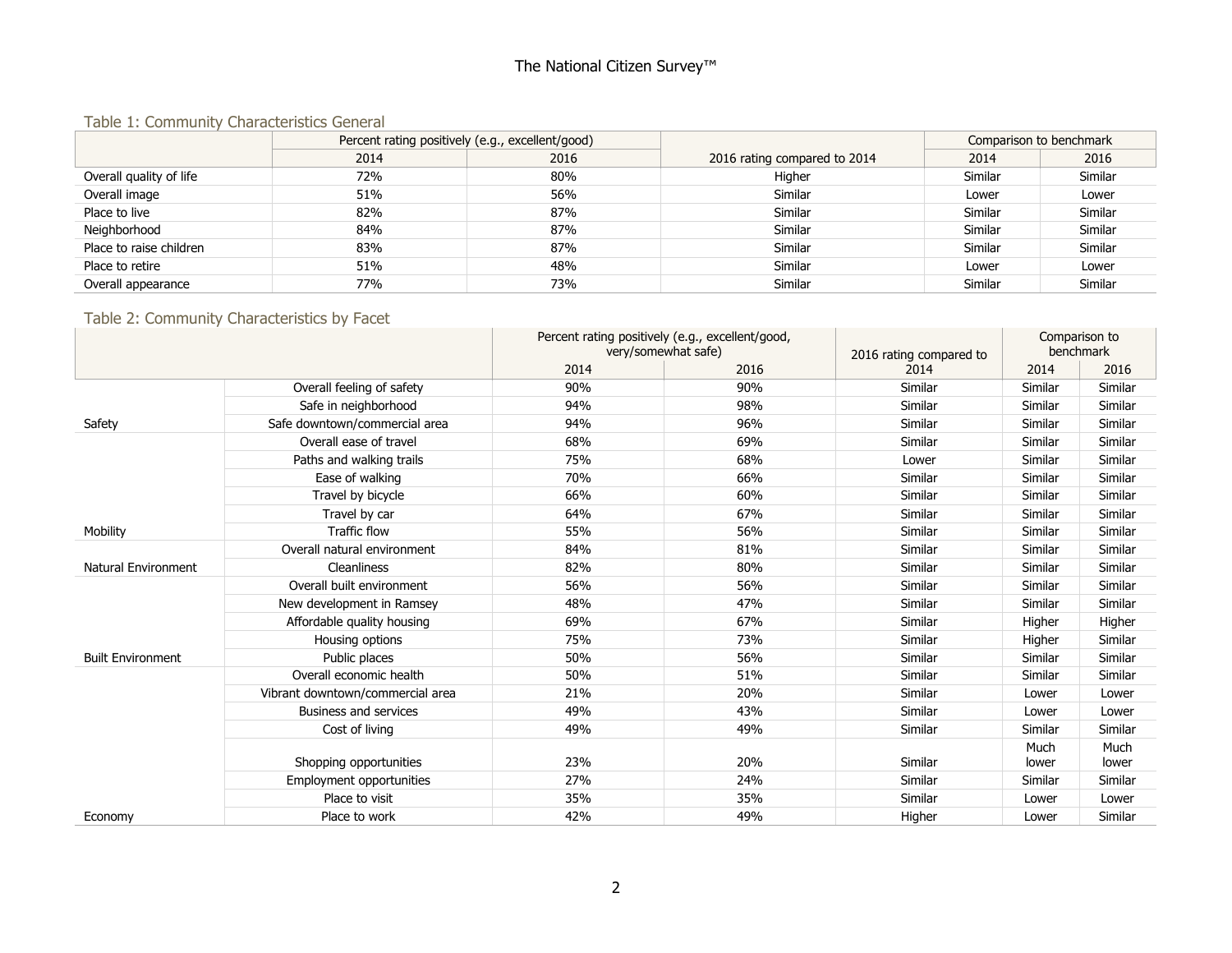# The National Citizen Survey<sup>™</sup>

|                |                                           | Percent rating positively (e.g., excellent/good,<br>very/somewhat safe) | 2016 rating compared to | Comparison to<br>benchmark |         |         |
|----------------|-------------------------------------------|-------------------------------------------------------------------------|-------------------------|----------------------------|---------|---------|
|                |                                           | 2014<br>2016                                                            |                         | 2014                       | 2014    | 2016    |
|                | Health and wellness                       | 66%                                                                     | 63%                     | Similar                    | Similar | Similar |
| Recreation and | Recreational opportunities                | 53%                                                                     | 50%                     | Similar                    | Similar | Similar |
| Wellness       | Fitness opportunities                     | 60%                                                                     | 55%                     | Similar                    | Similar | Similar |
|                | Cultural/arts/music activities            | 41%                                                                     | 37%                     | Similar                    | Similar | Lower   |
|                | Adult education                           | 54%                                                                     | 46%                     | Lower                      | Similar | Similar |
| Education and  | K-12 education                            | 75%                                                                     | 72%                     | Similar                    | Similar | Similar |
| Enrichment     | Child care/preschool                      | 69%                                                                     | 56%                     | Lower                      | Similar | Similar |
|                | Opportunities to participate in community |                                                                         |                         |                            |         |         |
| Community      | matters                                   | 52%                                                                     | 47%                     | Similar                    | Similar | Similar |
| Engagement     | Opportunities to volunteer                | 55%                                                                     | 46%                     | Lower                      | Lower   | Lower   |

### Table 3: Governance General

|                                             | Percent rating positively (e.g., excellent/good) |      |                              | Comparison to benchmark |         |
|---------------------------------------------|--------------------------------------------------|------|------------------------------|-------------------------|---------|
|                                             | 2014                                             | 2016 | 2016 rating compared to 2014 | 2014                    | 2016    |
| Services provided by Ramsey                 | 74%                                              | 73%  | Similar                      | Similar                 | Similar |
| Customer service                            | 79%                                              | 81%  | Similar                      | Similar                 | Similar |
| Value of services for taxes paid            | 44%                                              | 45%  | Similar                      | Similar                 | Similar |
| Overall direction                           | 48%                                              | 46%  | Similar                      | Similar                 | Similar |
| Welcoming citizen involvement               | 48%                                              | 48%  | Similar                      | Similar                 | Similar |
| Confidence in City government               | 43%                                              | 45%  | Similar                      | Similar                 | Similar |
| Acting in the best interest of Ramsey       | 43%                                              | 48%  | Similar                      | Similar                 | Similar |
| Being honest                                | 47%                                              | 50%  | Similar                      | Similar                 | Similar |
| Treating all residents fairly               | 52%                                              | 56%  | Similar                      | Similar                 | Similar |
| Services provided by the Federal Government | <b>NA</b>                                        | 37%  | <b>NA</b>                    | <b>NA</b>               | Similar |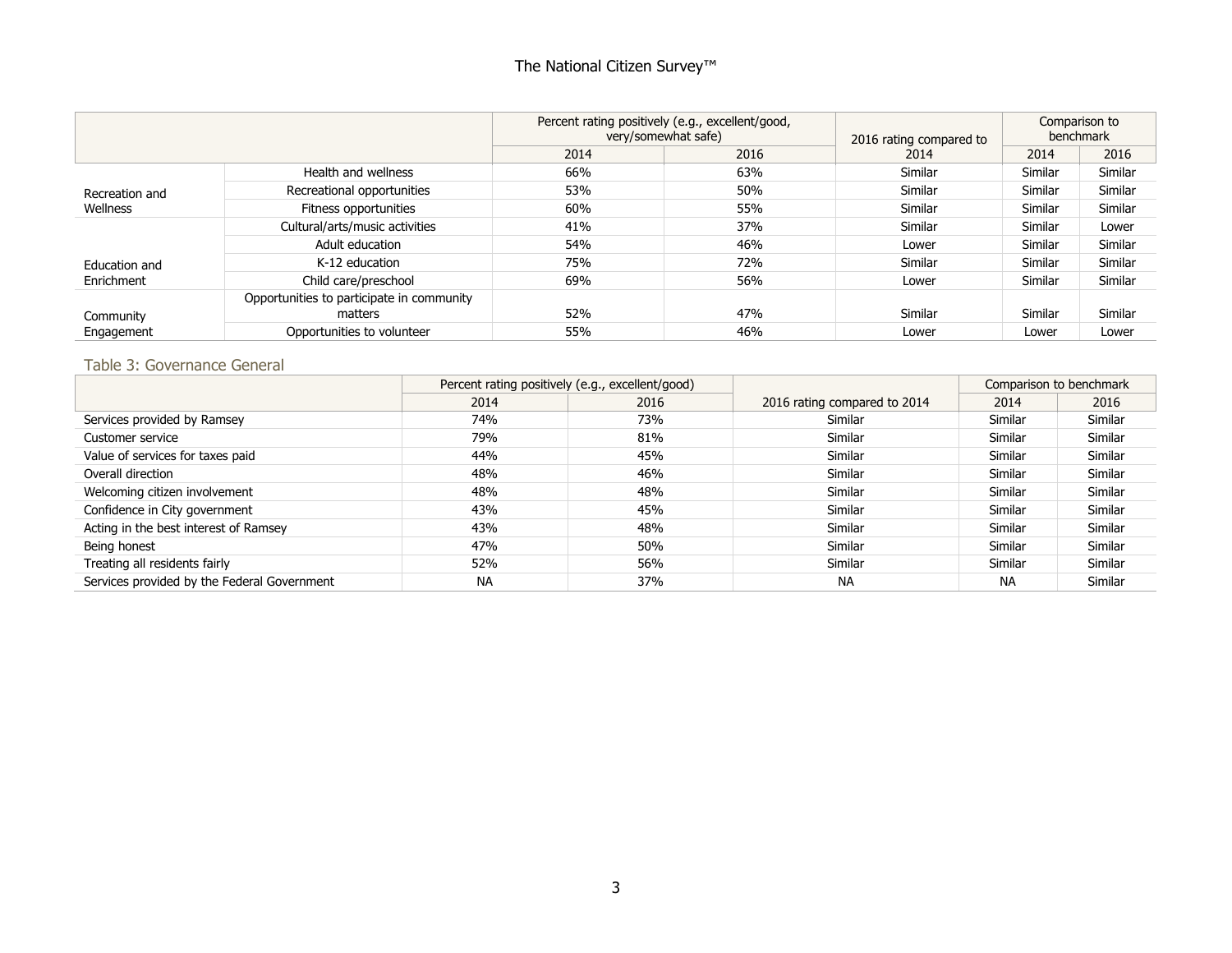### Table 4: Governance by Facet

|                          |                               | Percent rating positively (e.g., excellent/good) |      |                              | Comparison to benchmark |         |
|--------------------------|-------------------------------|--------------------------------------------------|------|------------------------------|-------------------------|---------|
|                          |                               | 2014                                             | 2016 | 2016 rating compared to 2014 | 2014                    | 2016    |
|                          | Police                        | 86%                                              | 90%  | Similar                      | Similar                 | Similar |
|                          | Fire                          | 92%                                              | 93%  | Similar                      | Similar                 | Similar |
|                          | Crime prevention              | 80%                                              | 79%  | Similar                      | Similar                 | Similar |
|                          | Fire prevention               | 83%                                              | 81%  | Similar                      | Similar                 | Similar |
| Safety                   | Animal control                | 60%                                              | 62%  | Similar                      | Similar                 | Similar |
|                          | Traffic enforcement           | 68%                                              | 76%  | Higher                       | Similar                 | Similar |
|                          | Street repair                 | 45%                                              | 40%  | Similar                      | Similar                 | Similar |
|                          | Street cleaning               | 57%                                              | 60%  | Similar                      | Similar                 | Similar |
|                          | Street lighting               | 55%                                              | 57%  | Similar                      | Similar                 | Similar |
|                          | Snow removal                  | 55%                                              | 62%  | Similar                      | Similar                 | Similar |
|                          | Sidewalk maintenance          | 61%                                              | 65%  | Similar                      | Similar                 | Similar |
| Mobility                 | Traffic signal timing         | 42%                                              | 46%  | Similar                      | Similar                 | Similar |
|                          | Drinking water                | 72%                                              | 72%  | Similar                      | Similar                 | Similar |
| Natural Environment      | Natural areas preservation    | 69%                                              | 57%  | Lower                        | Similar                 | Similar |
|                          | Storm drainage                | 73%                                              | 71%  | Similar                      | Similar                 | Similar |
|                          | Sewer services                | 81%                                              | 78%  | Similar                      | Similar                 | Similar |
|                          | Land use, planning and zoning | 43%                                              | 37%  | Similar                      | Similar                 | Similar |
| <b>Built Environment</b> | Code enforcement              | 40%                                              | 44%  | Similar                      | Similar                 | Similar |
| Economy                  | Economic development          | 43%                                              | 41%  | Similar                      | Similar                 | Similar |
|                          | City parks                    | 75%                                              | 77%  | Similar                      | Similar                 | Similar |
| Recreation and Wellness  | Recreation centers            | 59%                                              | 53%  | Similar                      | Lower                   | Lower   |
| Community Engagement     | Public information            | 58%                                              | 57%  | Similar                      | Similar                 | Similar |

### Table 5: Participation General

|                            | Percent rating positively (e.g., always/sometimes, more than once a month, yes) |      |                              | Comparison to benchmark |         |
|----------------------------|---------------------------------------------------------------------------------|------|------------------------------|-------------------------|---------|
|                            | 2014                                                                            | 2016 | 2016 rating compared to 2014 | 2014                    | 2016    |
| Sense of community         | 45%                                                                             | 51%  | Similar                      | Lower                   | Similar |
| Recommend Ramsey           | 82%                                                                             | 86%  | Similar                      | Similar                 | Similar |
| Remain in Ramsey           | 85%                                                                             | 86%  | Similar                      | Similar                 | Similar |
| Contacted Ramsey employees | 44%                                                                             | 40%  | Similar                      | <b>Similar</b>          | Similar |